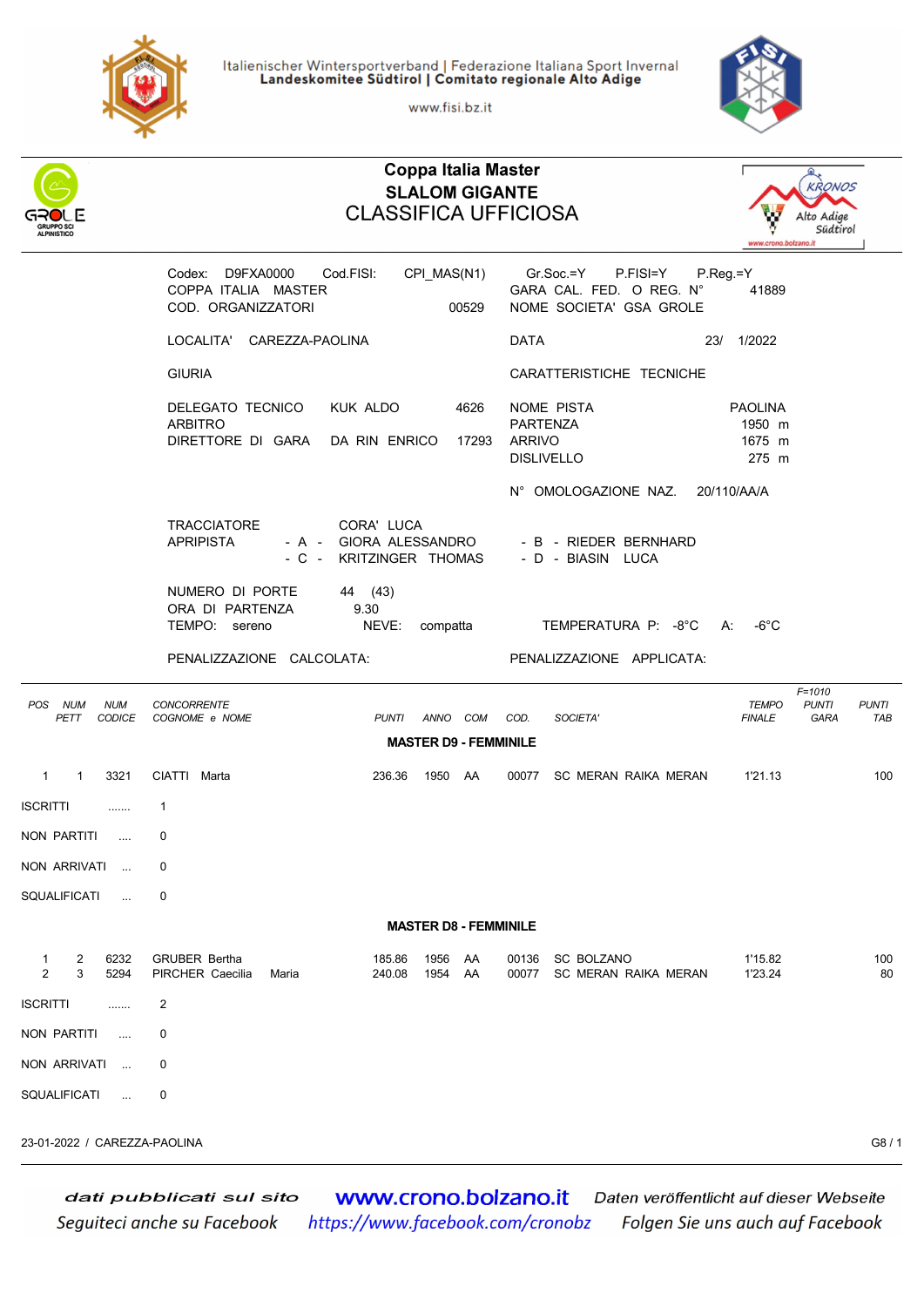| <b>NUM</b><br>POS<br><b>NUM</b><br>PETT<br><b>CODICE</b>                                                                                                                                                                     | CONCORRENTE<br>COGNOME e NOME                                                                                                                                                                                          | <b>PUNTI</b>                                                                | ANNO                                                                         | COM                                                                    | COD.                                                                                   | SOCIETA'                                                                                                                                                                                                              | <b>TEMPO</b><br><b>FINALE</b>                                                                              | $F = 1010$<br><b>PUNTI</b><br>GARA | <b>PUNTI</b><br>TAB                                       |
|------------------------------------------------------------------------------------------------------------------------------------------------------------------------------------------------------------------------------|------------------------------------------------------------------------------------------------------------------------------------------------------------------------------------------------------------------------|-----------------------------------------------------------------------------|------------------------------------------------------------------------------|------------------------------------------------------------------------|----------------------------------------------------------------------------------------|-----------------------------------------------------------------------------------------------------------------------------------------------------------------------------------------------------------------------|------------------------------------------------------------------------------------------------------------|------------------------------------|-----------------------------------------------------------|
|                                                                                                                                                                                                                              |                                                                                                                                                                                                                        |                                                                             | <b>MASTER D7 - FEMMINILE</b>                                                 |                                                                        |                                                                                        |                                                                                                                                                                                                                       |                                                                                                            |                                    |                                                           |
| 7496<br>$\overline{4}$<br>$\mathbf{1}$                                                                                                                                                                                       | <b>BEN</b> Alessandra                                                                                                                                                                                                  | 318.95                                                                      | 1958                                                                         | AA                                                                     | 02319                                                                                  | ASD LIBERTAS BOLZANO                                                                                                                                                                                                  | 1'24.39                                                                                                    |                                    | 100                                                       |
| <b>ISCRITTI</b><br>.                                                                                                                                                                                                         | 1                                                                                                                                                                                                                      |                                                                             |                                                                              |                                                                        |                                                                                        |                                                                                                                                                                                                                       |                                                                                                            |                                    |                                                           |
| NON PARTITI<br>$\cdots$                                                                                                                                                                                                      | 0                                                                                                                                                                                                                      |                                                                             |                                                                              |                                                                        |                                                                                        |                                                                                                                                                                                                                       |                                                                                                            |                                    |                                                           |
| NON ARRIVATI<br>$\sim$                                                                                                                                                                                                       | 0                                                                                                                                                                                                                      |                                                                             |                                                                              |                                                                        |                                                                                        |                                                                                                                                                                                                                       |                                                                                                            |                                    |                                                           |
| SQUALIFICATI<br>$\cdots$                                                                                                                                                                                                     | 0                                                                                                                                                                                                                      |                                                                             |                                                                              |                                                                        |                                                                                        |                                                                                                                                                                                                                       |                                                                                                            |                                    |                                                           |
|                                                                                                                                                                                                                              |                                                                                                                                                                                                                        |                                                                             | <b>MASTER D2 - FEMMINILE</b>                                                 |                                                                        |                                                                                        |                                                                                                                                                                                                                       |                                                                                                            |                                    |                                                           |
| 5<br>$\mathbf{1}$<br>30118                                                                                                                                                                                                   | MITTERSTEINER Helene                                                                                                                                                                                                   | 100.00                                                                      | 1982 AA                                                                      |                                                                        | 00077                                                                                  | SC MERAN RAIKA MERAN                                                                                                                                                                                                  | 1'12.31                                                                                                    |                                    | 100                                                       |
| <b>ISCRITTI</b><br>                                                                                                                                                                                                          | 1                                                                                                                                                                                                                      |                                                                             |                                                                              |                                                                        |                                                                                        |                                                                                                                                                                                                                       |                                                                                                            |                                    |                                                           |
| <b>NON PARTITI</b><br>$\cdots$                                                                                                                                                                                               | 0                                                                                                                                                                                                                      |                                                                             |                                                                              |                                                                        |                                                                                        |                                                                                                                                                                                                                       |                                                                                                            |                                    |                                                           |
| NON ARRIVATI<br>$\ddots$                                                                                                                                                                                                     | 0                                                                                                                                                                                                                      |                                                                             |                                                                              |                                                                        |                                                                                        |                                                                                                                                                                                                                       |                                                                                                            |                                    |                                                           |
| SQUALIFICATI<br>$\cdots$                                                                                                                                                                                                     | 0                                                                                                                                                                                                                      |                                                                             |                                                                              |                                                                        |                                                                                        |                                                                                                                                                                                                                       |                                                                                                            |                                    |                                                           |
|                                                                                                                                                                                                                              |                                                                                                                                                                                                                        |                                                                             |                                                                              |                                                                        | <b>GIOVANI / SENIOR - FEMMINILE</b>                                                    |                                                                                                                                                                                                                       |                                                                                                            |                                    |                                                           |
| 1<br>6<br>41112<br>2<br>$\overline{7}$<br>45651<br>3<br>8<br>52138<br>4<br>10<br>50608<br>5<br>115570<br>15<br>6<br>11<br>49205<br>$\overline{7}$<br>45863<br>12<br>8<br>9<br>53172<br>9<br>85505<br>13<br>10<br>14<br>49044 | NAECKLER Veronika<br>CLARA Chiara<br>MOSER ZOTTA Annalisa<br>AGOSTINI Chantal<br>LAZZARINI Francesca<br>LONGOBARDI Sara<br><b>BETTUCCHI Vittoria</b><br>LIBARDI Federica<br><b>FRATTON Sveva</b><br>MARCHIORO Lucrezia | 61.92<br>197.36<br>211.23<br>260.16<br>295.68<br>346.43<br>238.79<br>392.76 | 1999<br>2002<br>2005<br>2005<br>1997<br>2004<br>2003<br>2005<br>2003<br>2004 | AA<br>AA<br>TN<br>TN<br>AA<br>TN<br><b>TN</b><br>TN<br><b>TN</b><br>TN | 00039<br>00772<br>00165<br>00165<br>00529<br>00165<br>00165<br>00165<br>00165<br>00165 | ASV WELSCHNOFEN<br>ASV VILLNOESS<br><b>SC PANAROTTA</b><br><b>SC PANAROTTA</b><br><b>GSA GROLE</b><br><b>SC PANAROTTA</b><br><b>SC PANAROTTA</b><br><b>SC PANAROTTA</b><br><b>SC PANAROTTA</b><br><b>SC PANAROTTA</b> | 1'03.79<br>1'05.85<br>1'06.21<br>1'07.56<br>1'09.13<br>1'10.01<br>1'10.79<br>1'11.62<br>1'18.01<br>1'18.28 |                                    | 100<br>80<br>60<br>50<br>45<br>40<br>36<br>32<br>29<br>26 |
| <b>ISCRITTI</b><br>.                                                                                                                                                                                                         | 10                                                                                                                                                                                                                     |                                                                             |                                                                              |                                                                        |                                                                                        |                                                                                                                                                                                                                       |                                                                                                            |                                    |                                                           |
| NON PARTITI<br>$\cdots$                                                                                                                                                                                                      | 0                                                                                                                                                                                                                      |                                                                             |                                                                              |                                                                        |                                                                                        |                                                                                                                                                                                                                       |                                                                                                            |                                    |                                                           |
| NON ARRIVATI<br>$\ldots$                                                                                                                                                                                                     | 0                                                                                                                                                                                                                      |                                                                             |                                                                              |                                                                        |                                                                                        |                                                                                                                                                                                                                       |                                                                                                            |                                    |                                                           |
| <b>SQUALIFICATI</b><br>$\ddotsc$                                                                                                                                                                                             | 0                                                                                                                                                                                                                      |                                                                             |                                                                              |                                                                        |                                                                                        |                                                                                                                                                                                                                       |                                                                                                            |                                    |                                                           |
|                                                                                                                                                                                                                              |                                                                                                                                                                                                                        |                                                                             | <b>MASTER C12-MASCHILE</b>                                                   |                                                                        |                                                                                        |                                                                                                                                                                                                                       |                                                                                                            |                                    |                                                           |
| $\mathbf{1}$<br>16<br>182                                                                                                                                                                                                    | <b>WEBHOFER Josef</b>                                                                                                                                                                                                  | 300.26                                                                      | 1935                                                                         | AA                                                                     | 00190                                                                                  | ASV BRUNECK                                                                                                                                                                                                           | 1'27.96                                                                                                    |                                    | 100                                                       |
| <b>ISCRITTI</b><br>.                                                                                                                                                                                                         | 1                                                                                                                                                                                                                      |                                                                             |                                                                              |                                                                        |                                                                                        |                                                                                                                                                                                                                       |                                                                                                            |                                    |                                                           |
| NON PARTITI<br>$\cdots$                                                                                                                                                                                                      | 0                                                                                                                                                                                                                      |                                                                             |                                                                              |                                                                        |                                                                                        |                                                                                                                                                                                                                       |                                                                                                            |                                    |                                                           |
| NON ARRIVATI<br>$\sim$                                                                                                                                                                                                       | 0                                                                                                                                                                                                                      |                                                                             |                                                                              |                                                                        |                                                                                        |                                                                                                                                                                                                                       |                                                                                                            |                                    |                                                           |
| SQUALIFICATI<br>$\sim 10$                                                                                                                                                                                                    | 0                                                                                                                                                                                                                      |                                                                             |                                                                              |                                                                        |                                                                                        |                                                                                                                                                                                                                       |                                                                                                            |                                    |                                                           |
|                                                                                                                                                                                                                              |                                                                                                                                                                                                                        |                                                                             |                                                                              |                                                                        | <b>MASTER C11 - MASCHILE</b>                                                           |                                                                                                                                                                                                                       |                                                                                                            |                                    |                                                           |
| 18<br>291<br>$\mathbf{1}$<br>2<br>17<br>833                                                                                                                                                                                  | <b>TSCHAGER Albert</b><br><b>MOESSLER Karlheinz</b>                                                                                                                                                                    | 265.04<br>159.09                                                            | 1937<br>1941                                                                 | AA<br>AA                                                               | 01147<br>00077                                                                         | ASC KALTERN<br>SC MERAN RAIKA MERAN                                                                                                                                                                                   | 1'17.03<br>1'18.87                                                                                         |                                    | 100<br>80                                                 |
| <b>ISCRITTI</b><br>.                                                                                                                                                                                                         | 2                                                                                                                                                                                                                      |                                                                             |                                                                              |                                                                        |                                                                                        |                                                                                                                                                                                                                       |                                                                                                            |                                    |                                                           |
| NON PARTITI<br>$\ldots$                                                                                                                                                                                                      | 0                                                                                                                                                                                                                      |                                                                             |                                                                              |                                                                        |                                                                                        |                                                                                                                                                                                                                       |                                                                                                            |                                    |                                                           |
| NON ARRIVATI<br>$\sim$                                                                                                                                                                                                       | 0                                                                                                                                                                                                                      |                                                                             |                                                                              |                                                                        |                                                                                        |                                                                                                                                                                                                                       |                                                                                                            |                                    |                                                           |
| SQUALIFICATI<br>$\ddots$                                                                                                                                                                                                     | 0                                                                                                                                                                                                                      |                                                                             |                                                                              |                                                                        |                                                                                        |                                                                                                                                                                                                                       |                                                                                                            |                                    |                                                           |
| 23-01-2022 / CAREZZA-PAOLINA                                                                                                                                                                                                 |                                                                                                                                                                                                                        |                                                                             |                                                                              |                                                                        |                                                                                        |                                                                                                                                                                                                                       |                                                                                                            |                                    | G8/2                                                      |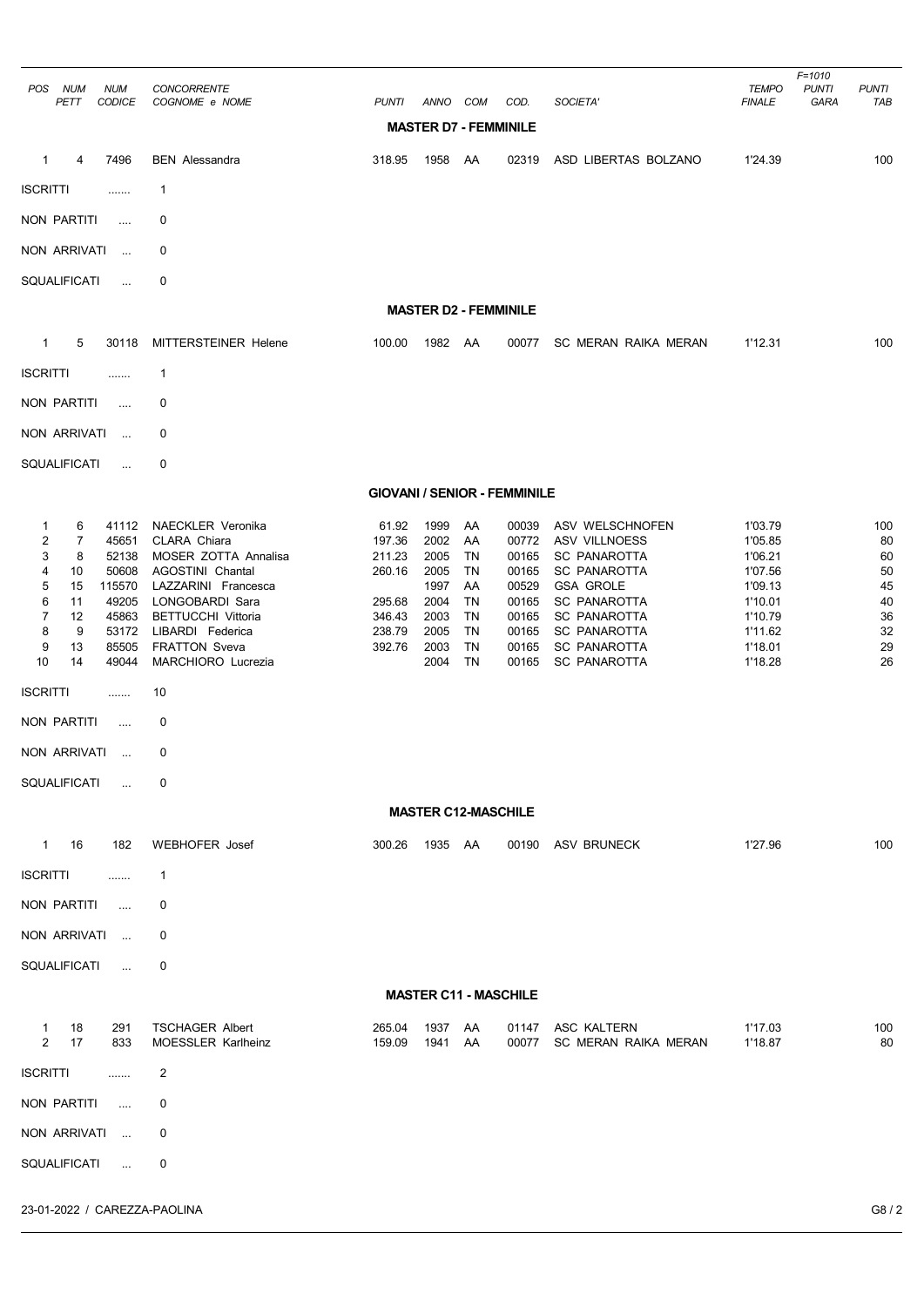| POS.<br>NUM<br>PETT                                                                             | <b>NUM</b><br><b>CODICE</b>                                          | <b>CONCORRENTE</b><br>COGNOME e NOME                                                                                                                                                         | <b>PUNTI</b>                                                                    | ANNO COM                                                             |                                                    | COD.                                                                          | SOCIETA'                                                                                                                                                                                  | <b>TEMPO</b><br><b>FINALE</b>                                                                   | $F = 1010$<br><b>PUNTI</b><br><b>GARA</b> | <b>PUNTI</b><br>TAB                                 |
|-------------------------------------------------------------------------------------------------|----------------------------------------------------------------------|----------------------------------------------------------------------------------------------------------------------------------------------------------------------------------------------|---------------------------------------------------------------------------------|----------------------------------------------------------------------|----------------------------------------------------|-------------------------------------------------------------------------------|-------------------------------------------------------------------------------------------------------------------------------------------------------------------------------------------|-------------------------------------------------------------------------------------------------|-------------------------------------------|-----------------------------------------------------|
|                                                                                                 |                                                                      |                                                                                                                                                                                              |                                                                                 |                                                                      |                                                    | <b>MASTER C10 - MASCHILE</b>                                                  |                                                                                                                                                                                           |                                                                                                 |                                           |                                                     |
| 19<br>$\mathbf{1}$<br>2<br>20<br>3<br>21<br>4<br>22                                             | 996<br>1118<br>987<br>1128                                           | GALLMETZER Josef Alois<br><b>PRUGGER Walter</b><br><b>KRITZINGER Michael</b><br>PERNTER Erich                                                                                                | 108.60<br>144.10<br>152.22<br>161.25                                            | 1942<br>1943<br>1942<br>1943                                         | AA<br>AA<br>AA<br>AA                               | 00077<br>00190<br>02013<br>01991                                              | <b>SC MERAN RAIKA MERAN</b><br><b>ASV BRUNECK</b><br>ASV SEISERALM SKI TEA<br><b>ASV TRUDEN</b>                                                                                           | 1'14.24<br>1'15.26<br>1'18.07<br>1'20.75                                                        |                                           | 100<br>80<br>60<br>50                               |
| <b>ISCRITTI</b>                                                                                 |                                                                      | 4                                                                                                                                                                                            |                                                                                 |                                                                      |                                                    |                                                                               |                                                                                                                                                                                           |                                                                                                 |                                           |                                                     |
| NON PARTITI                                                                                     | $\cdots$                                                             | 0                                                                                                                                                                                            |                                                                                 |                                                                      |                                                    |                                                                               |                                                                                                                                                                                           |                                                                                                 |                                           |                                                     |
| NON ARRIVATI                                                                                    | $\ddotsc$                                                            | 0                                                                                                                                                                                            |                                                                                 |                                                                      |                                                    |                                                                               |                                                                                                                                                                                           |                                                                                                 |                                           |                                                     |
| SQUALIFICATI                                                                                    | $\ddotsc$                                                            | 0                                                                                                                                                                                            |                                                                                 |                                                                      |                                                    |                                                                               |                                                                                                                                                                                           |                                                                                                 |                                           |                                                     |
|                                                                                                 |                                                                      |                                                                                                                                                                                              |                                                                                 | <b>MASTER C9 - MASCHILE</b>                                          |                                                    |                                                                               |                                                                                                                                                                                           |                                                                                                 |                                           |                                                     |
| 27<br>$\mathbf{1}$<br>$\overline{2}$<br>26<br>3<br>24                                           | 3478<br>91878<br>2679                                                | <b>DE BERTOLDI Francesco</b><br><b>GOEGELE Matthias</b><br><b>MOCCIA Flavio</b>                                                                                                              | 192.56<br>161.19<br>147.26                                                      | 1951<br>1947<br>1949                                                 | AA<br>AA<br>AA                                     | 00039<br>00077<br>00039                                                       | ASV WELSCHNOFEN<br>SC MERAN RAIKA MERAN<br>ASV WELSCHNOFEN                                                                                                                                | 1'13.08<br>1'13.81<br>1'14.36                                                                   |                                           | 100<br>80<br>60                                     |
| <b>ISCRITTI</b>                                                                                 | .                                                                    | 5                                                                                                                                                                                            |                                                                                 |                                                                      |                                                    |                                                                               |                                                                                                                                                                                           |                                                                                                 |                                           |                                                     |
| NON PARTITI                                                                                     | $\ldots$                                                             | $\mathbf{1}$                                                                                                                                                                                 |                                                                                 |                                                                      |                                                    |                                                                               |                                                                                                                                                                                           |                                                                                                 |                                           |                                                     |
| 23                                                                                              | 2431                                                                 | <b>BERGER Franz</b>                                                                                                                                                                          | 28.28                                                                           | 1948                                                                 | AA                                                 | 00190                                                                         | ASV BRUNECK                                                                                                                                                                               |                                                                                                 |                                           |                                                     |
| NON ARRIVATI                                                                                    |                                                                      | $\mathbf{1}$                                                                                                                                                                                 |                                                                                 |                                                                      |                                                    |                                                                               |                                                                                                                                                                                           |                                                                                                 |                                           |                                                     |
| 25                                                                                              | 3368                                                                 | DAVARDA Vittorio                                                                                                                                                                             | 148.82                                                                          | 1950                                                                 | TN                                                 | 01184                                                                         | SKI TEAM FASSA                                                                                                                                                                            |                                                                                                 |                                           |                                                     |
| SQUALIFICATI                                                                                    | $\sim$                                                               | 0                                                                                                                                                                                            |                                                                                 |                                                                      |                                                    |                                                                               |                                                                                                                                                                                           |                                                                                                 |                                           |                                                     |
|                                                                                                 |                                                                      |                                                                                                                                                                                              |                                                                                 | <b>MASTER C8 - MASCHILE</b>                                          |                                                    |                                                                               |                                                                                                                                                                                           |                                                                                                 |                                           |                                                     |
| 28<br>1<br>$\overline{2}$<br>31<br>3<br>30<br>4<br>32                                           | 4736<br>4856<br>4472<br>4700                                         | <b>RAFFEINER Friedrich</b><br><b>BORTONDELLO Walter</b><br>CIPRIANI Tiziano<br>ROTTENSTEINER Hubert                                                                                          | 15.00<br>64.33<br>60.65<br>124.70                                               | 1953<br>1954<br>1953<br>1953                                         | AA<br>AA<br>VE<br>AA                               | 00039<br>02319<br>00051<br>00039                                              | ASV WELSCHNOFEN<br>ASD LIBERTAS BOLZANO<br><b>SC MARZOTTO</b><br>ASV WELSCHNOFEN                                                                                                          | 1'05.83<br>1'09.16<br>1'10.36<br>1'10.69                                                        |                                           | 100<br>80<br>60<br>50                               |
| <b>ISCRITTI</b>                                                                                 |                                                                      | 5                                                                                                                                                                                            |                                                                                 |                                                                      |                                                    |                                                                               |                                                                                                                                                                                           |                                                                                                 |                                           |                                                     |
| NON PARTITI                                                                                     | $\cdots$                                                             | $\mathbf{1}$                                                                                                                                                                                 |                                                                                 |                                                                      |                                                    |                                                                               |                                                                                                                                                                                           |                                                                                                 |                                           |                                                     |
| 29                                                                                              | 4739                                                                 | RIZZI<br>Edoardo                                                                                                                                                                             | 54.88                                                                           | 1953                                                                 | AA                                                 | 00529                                                                         | <b>GSA GROLE</b>                                                                                                                                                                          |                                                                                                 |                                           |                                                     |
| NON ARRIVATI                                                                                    | $\ddotsc$                                                            | 0                                                                                                                                                                                            |                                                                                 |                                                                      |                                                    |                                                                               |                                                                                                                                                                                           |                                                                                                 |                                           |                                                     |
| SQUALIFICATI                                                                                    | $\cdots$                                                             | 0                                                                                                                                                                                            |                                                                                 |                                                                      |                                                    |                                                                               |                                                                                                                                                                                           |                                                                                                 |                                           |                                                     |
|                                                                                                 |                                                                      |                                                                                                                                                                                              |                                                                                 | <b>MASTER C7 - MASCHILE</b>                                          |                                                    |                                                                               |                                                                                                                                                                                           |                                                                                                 |                                           |                                                     |
| 1<br>33<br>2<br>36<br>3<br>37<br>4<br>35<br>5<br>34<br>6<br>38<br>7<br>39<br>8<br>41<br>9<br>40 | 9325<br>8452<br>9860<br>9212<br>8645<br>8246<br>9500<br>9314<br>8687 | <b>DEJORI Markus</b><br><b>LERCHNER Martin</b><br><b>NAECKLER Erich</b><br><b>EISENDLE Alfred</b><br>DEVILLE Adolfo<br>PICIN Roberto<br>D'APOLITO Stefano<br>FOREST Filippo<br>GIOIA Alberto | 20.00<br>24.00<br>45.03<br>21.02<br>12.28<br>63.46<br>81.93<br>132.70<br>128.37 | 1960<br>1959<br>1961<br>1960<br>1959<br>1959<br>1960<br>1960<br>1959 | AA<br>AA<br>AA<br>AA<br>TN<br>AA<br>AA<br>AA<br>AA | 00039<br>00988<br>00039<br>01069<br>03321<br>02319<br>02319<br>00136<br>02319 | ASV WELSCHNOFEN<br>ASV GITSCHBERG<br>ASV WELSCHNOFEN<br><b>RG WIPPTAL</b><br>FIEMME SKI TEAM<br>ASD LIBERTAS BOLZANO<br>ASD LIBERTAS BOLZANO<br><b>SC BOLZANO</b><br>ASD LIBERTAS BOLZANO | 1'03.65<br>1'05.51<br>1'06.41<br>1'06.56<br>1'06.76<br>1'08.17<br>1'08.27<br>1'12.58<br>1'13.78 |                                           | 100<br>80<br>60<br>50<br>45<br>40<br>36<br>32<br>29 |
| <b>ISCRITTI</b>                                                                                 | .                                                                    | 9                                                                                                                                                                                            |                                                                                 |                                                                      |                                                    |                                                                               |                                                                                                                                                                                           |                                                                                                 |                                           |                                                     |
| NON PARTITI                                                                                     | $\cdots$                                                             | 0                                                                                                                                                                                            |                                                                                 |                                                                      |                                                    |                                                                               |                                                                                                                                                                                           |                                                                                                 |                                           |                                                     |
| NON ARRIVATI                                                                                    | $\bar{1}$ .                                                          | 0                                                                                                                                                                                            |                                                                                 |                                                                      |                                                    |                                                                               |                                                                                                                                                                                           |                                                                                                 |                                           |                                                     |
| SQUALIFICATI                                                                                    | $\ldots$                                                             | 0                                                                                                                                                                                            |                                                                                 |                                                                      |                                                    |                                                                               |                                                                                                                                                                                           |                                                                                                 |                                           |                                                     |
| 23-01-2022 / CAREZZA-PAOLINA                                                                    |                                                                      |                                                                                                                                                                                              |                                                                                 |                                                                      |                                                    |                                                                               |                                                                                                                                                                                           |                                                                                                 |                                           | G8/3                                                |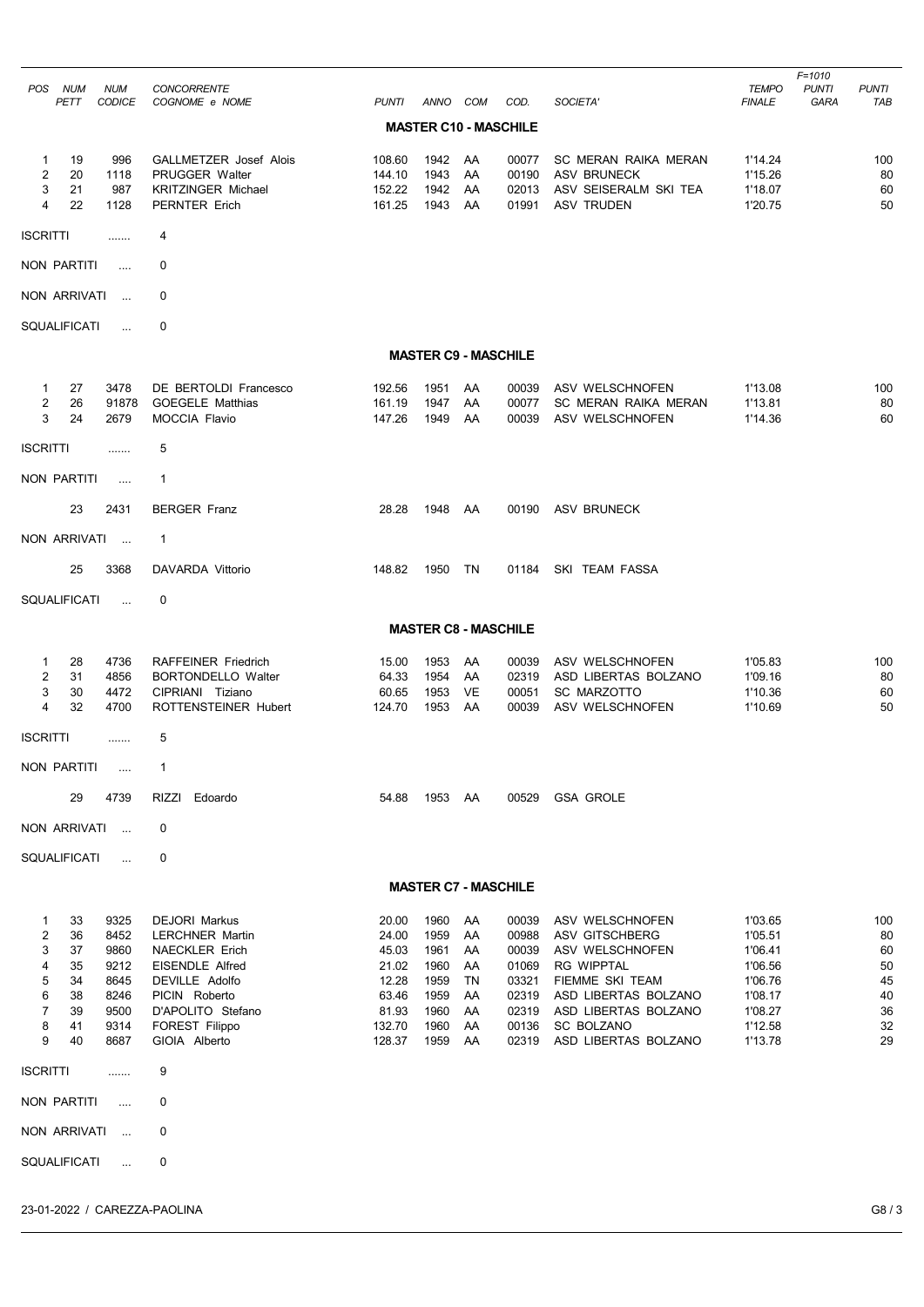|                                                                                                  |                                                                                                            |                                             |                                      |                                   |                                           |                                                                                                          |                                                     | F=1010                                             |
|--------------------------------------------------------------------------------------------------|------------------------------------------------------------------------------------------------------------|---------------------------------------------|--------------------------------------|-----------------------------------|-------------------------------------------|----------------------------------------------------------------------------------------------------------|-----------------------------------------------------|----------------------------------------------------|
| <b>NUM</b><br>POS<br><b>NUM</b><br>PETT<br><b>CODICE</b>                                         | <b>CONCORRENTE</b><br>COGNOME e NOME                                                                       | <b>PUNTI</b>                                | ANNO COM                             |                                   | COD.                                      | SOCIETA'                                                                                                 | <b>TEMPO</b><br><b>FINALE</b>                       | <b>PUNTI</b><br><b>PUNTI</b><br><b>GARA</b><br>TAB |
|                                                                                                  |                                                                                                            |                                             | <b>MASTER B6 - MASCHILE</b>          |                                   |                                           |                                                                                                          |                                                     |                                                    |
| 11052<br>1<br>44<br>2<br>12893<br>42<br>3<br>13716<br>45<br>13205<br>4<br>43<br>5<br>14509<br>46 | FELICETTI Paolo<br>ANGELINI Antonio<br>AZZARO Gino<br><b>OBERTHALER Christian</b><br><b>MARASTONI Luca</b> | 14.91<br>15.38<br>21.10<br>16.67<br>184.36  | 1962<br>1964<br>1965<br>1964<br>1965 | TN<br><b>TN</b><br>AA<br>AA<br>AA | 00010<br>00010<br>00077<br>00377<br>00974 | <b>US DOLOMITICA</b><br>US DOLOMITICA<br>SC MERAN RAIKA MERAN<br>ASC ULTEN<br><b>ASC LAIVES</b>          | 1'03.51<br>1'04.76<br>1'04.87<br>1'05.09<br>1'09.61 | 100<br>80<br>60<br>50<br>45                        |
| <b>ISCRITTI</b><br>.                                                                             | 5                                                                                                          |                                             |                                      |                                   |                                           |                                                                                                          |                                                     |                                                    |
| <b>NON PARTITI</b><br>$\cdots$                                                                   | 0                                                                                                          |                                             |                                      |                                   |                                           |                                                                                                          |                                                     |                                                    |
| <b>NON ARRIVATI</b><br>$\ddotsc$                                                                 | 0                                                                                                          |                                             |                                      |                                   |                                           |                                                                                                          |                                                     |                                                    |
| SQUALIFICATI<br>$\ddotsc$                                                                        | 0                                                                                                          |                                             |                                      |                                   |                                           |                                                                                                          |                                                     |                                                    |
|                                                                                                  |                                                                                                            |                                             | <b>MASTER B5 - MASCHILE</b>          |                                   |                                           |                                                                                                          |                                                     |                                                    |
| 1<br>47<br>20144<br>2<br>48<br>18761<br>3<br>18583<br>49<br>21392<br>4<br>50<br>5<br>51<br>18815 | <b>VOLGGER Hartmuth</b><br>DELVAI Christian<br>CLARA Nando<br><b>TAMMERLE Helmut</b><br>ZAMUNARO Pierpaolo | 69.97<br>50.89<br>98.38<br>151.96<br>168.83 | 1970<br>1969<br>1969<br>1971<br>1969 | AA<br>AA<br>AA<br>AA<br>AA        | 01069<br>01147<br>00772<br>00077<br>02319 | <b>RG WIPPTAL</b><br>ASC KALTERN<br><b>ASV VILLNOESS</b><br>SC MERAN RAIKA MERAN<br>ASD LIBERTAS BOLZANO | 1'03.50<br>1'07.82<br>1'08.22<br>1'09.49<br>1'12.02 | 100<br>80<br>60<br>50<br>45                        |
| <b>ISCRITTI</b><br>.                                                                             | 5                                                                                                          |                                             |                                      |                                   |                                           |                                                                                                          |                                                     |                                                    |
| <b>NON PARTITI</b><br>$\cdots$                                                                   | 0                                                                                                          |                                             |                                      |                                   |                                           |                                                                                                          |                                                     |                                                    |
| NON ARRIVATI<br>$\mathbf{r}_{\mathrm{max}}$                                                      | 0                                                                                                          |                                             |                                      |                                   |                                           |                                                                                                          |                                                     |                                                    |
| SQUALIFICATI<br>$\ddotsc$                                                                        | 0                                                                                                          |                                             |                                      |                                   |                                           |                                                                                                          |                                                     |                                                    |
|                                                                                                  |                                                                                                            |                                             | <b>MASTER B4 - MASCHILE</b>          |                                   |                                           |                                                                                                          |                                                     |                                                    |
| 682779<br>52<br>$\mathbf{1}$<br>2<br>23685<br>54                                                 | POIRE' Luca<br>RAFFL Guenther                                                                              | 52.27<br>80.73                              | 1973<br>1973                         | AA<br>AA                          | 00529<br>00077                            | <b>GSA GROLE</b><br><b>SC MERAN RAIKA MERAN</b>                                                          | 1'08.09<br>1'10.60                                  | 100<br>80                                          |
| <b>ISCRITTI</b><br>                                                                              | 3                                                                                                          |                                             |                                      |                                   |                                           |                                                                                                          |                                                     |                                                    |
| <b>NON PARTITI</b><br>.                                                                          | 0                                                                                                          |                                             |                                      |                                   |                                           |                                                                                                          |                                                     |                                                    |
| NON ARRIVATI<br>$\sim 10^{-1}$                                                                   | 0                                                                                                          |                                             |                                      |                                   |                                           |                                                                                                          |                                                     |                                                    |
| SQUALIFICATI<br>$\sim$                                                                           | $\mathbf{1}$                                                                                               |                                             |                                      |                                   |                                           |                                                                                                          |                                                     |                                                    |
| 53                                                                                               | 21750 SCHNITZER Hannes                                                                                     |                                             | 43.71 1972 AA                        |                                   |                                           | 00077 SC MERAN RAIKA MERAN PORTA N. 17                                                                   |                                                     |                                                    |
|                                                                                                  |                                                                                                            |                                             | <b>MASTER A3 - MASCHILE</b>          |                                   |                                           |                                                                                                          |                                                     |                                                    |
| 55<br>27177<br>$\mathbf{1}$<br>$\overline{2}$<br>57<br>26716                                     | <b>PIXNER Ewald</b><br>GIULIANI Ruppert                                                                    | 18.00<br>89.53                              | 1977 AA<br>1977 AA                   |                                   | 00077                                     | SC MERAN RAIKA MERAN<br>01147 ASC KALTERN                                                                | 1'02.03<br>1'09.18                                  | 100<br>80                                          |
| <b>ISCRITTI</b><br>.                                                                             | 3                                                                                                          |                                             |                                      |                                   |                                           |                                                                                                          |                                                     |                                                    |
| NON PARTITI<br>$\sim$                                                                            | $\mathbf{1}$                                                                                               |                                             |                                      |                                   |                                           |                                                                                                          |                                                     |                                                    |
| 56<br>29633                                                                                      | <b>GEPPERT Daniel</b>                                                                                      | 65.11                                       | 1981 AA                              |                                   |                                           | 00039 ASV WELSCHNOFEN                                                                                    |                                                     |                                                    |
| NON ARRIVATI                                                                                     | 0                                                                                                          |                                             |                                      |                                   |                                           |                                                                                                          |                                                     |                                                    |
| SQUALIFICATI<br>$\sim 100$                                                                       | 0                                                                                                          |                                             |                                      |                                   |                                           |                                                                                                          |                                                     |                                                    |
|                                                                                                  |                                                                                                            |                                             |                                      |                                   | <b>GIOVANI / SENIOR - MASCHILE</b>        |                                                                                                          |                                                     |                                                    |
| 1<br>58<br>2<br>59<br>41734<br>44689<br>3<br>61<br>4<br>62<br>52252                              | 38744 SCHMUCK Martin<br><b>GRAMM Lukas</b><br>ANDERGASSEN Rene'<br>ANDERGASSEN Kevin                       | 39.20<br>48.75<br>115.97<br>272.93          | 1997<br>2000<br>2002<br>2005         | AA<br>AA<br>AA<br>AA              | 03564                                     | 03564 ASV KLAUSEN<br>ASV KLAUSEN<br>01147 ASC KALTERN<br>01147 ASC KALTERN                               | 1'00.15<br>1'00.63<br>1'02.79<br>1'04.45            | 100<br>80<br>60<br>50                              |
| <b>ISCRITTI</b><br>.                                                                             | 5                                                                                                          |                                             |                                      |                                   |                                           |                                                                                                          |                                                     |                                                    |